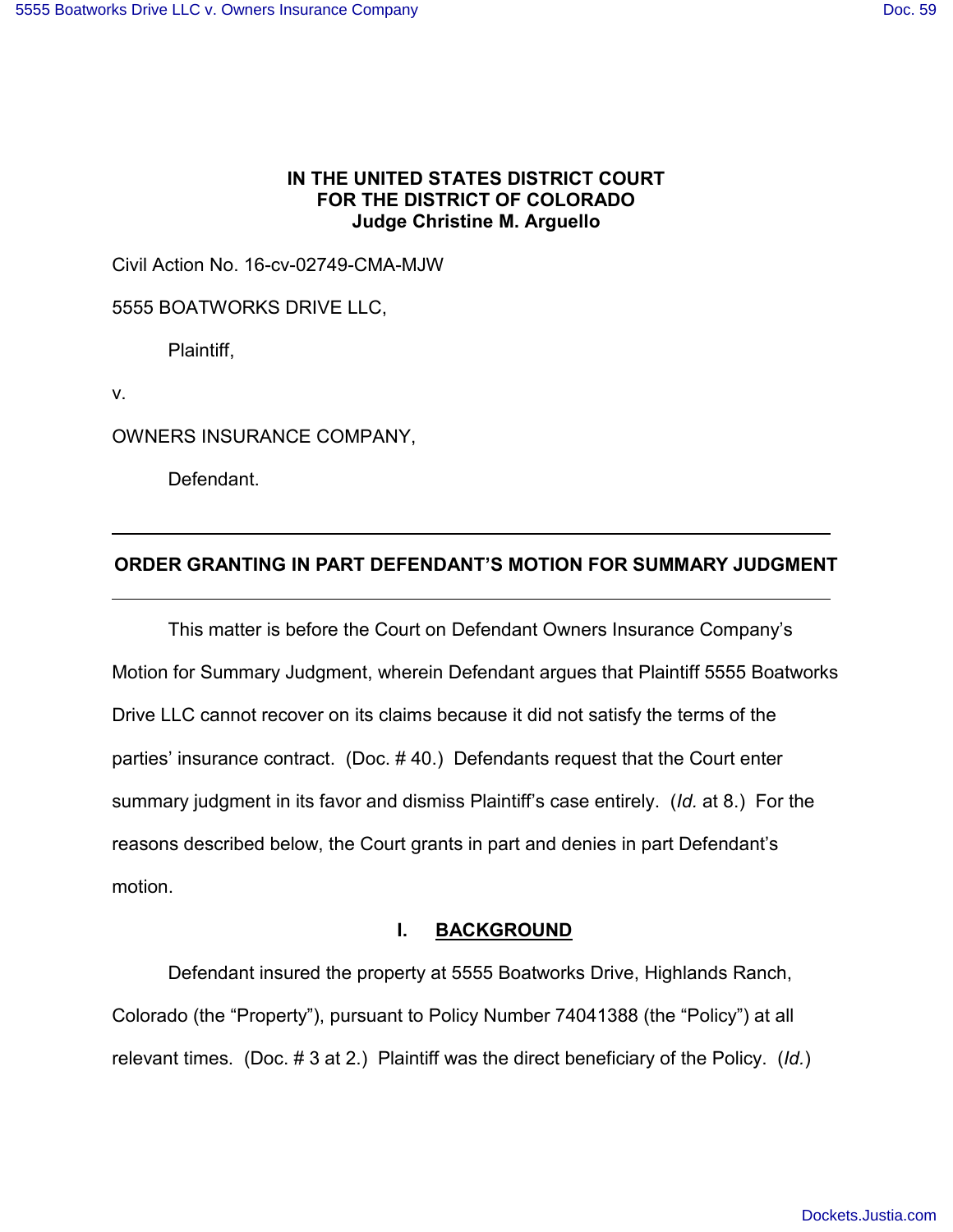Relevant here, the Policy stated that Defendant "[would] not pay for loss or damage

caused by or resulting from . . . [w]ear and tear." (Doc. # 40-4 at 4.)

Also relevant to the instant motion, the Policy explained that the insured (Plaintiff)

may make a claim for replacement cost instead of or in addition to a claim for actual

cash value.<sup>[1](#page-1-0)</sup> (Doc. #40-1 at 14.) Where an insured seeks the replacement cost, the

following restrictions applied:

3. Replacement Cost . . .

- d. We will not pay on a replacement cost basis for any loss or damage:
	- (1) **Until the lost or damaged property is actually repaired or replaced**; and

(2) Unless the repairs or replacement are made as soon as reasonably possible after the loss or damage.

e. We will not pay more for loss or damage on a replacement cost basis than the least of:

(1) The Limit of Insurance applicable to the lost or damaged property;

(2) The cost to replace, on the same premises, the lost or damaged property with other property;

(a) Of comparable material and quality; and

(b) Used for the same purpose; or

(3) The amount you actually spend that is necessary to repair or replace the lost or damaged property.

(*Id.*) (emphasis added).

On September 29, 2014, the Property was damaged by hail and wind during a

severe storm. (Doc. # 3 at 2.) Plaintiff states that damage to the Property is estimated

at \$577,383.55. (*Id.*) Plaintiff filed a claim with Defendant shortly after the storm, which

Defendant acknowledged and assigned an identification number. (*Id.*)

<span id="page-1-0"></span> $\overline{\phantom{a}}$  $1$  "Actual cash value is calculated by subtracting depreciation, determined by age and use, from the replacement cost of the property." (Doc. # 41-1 at 3.)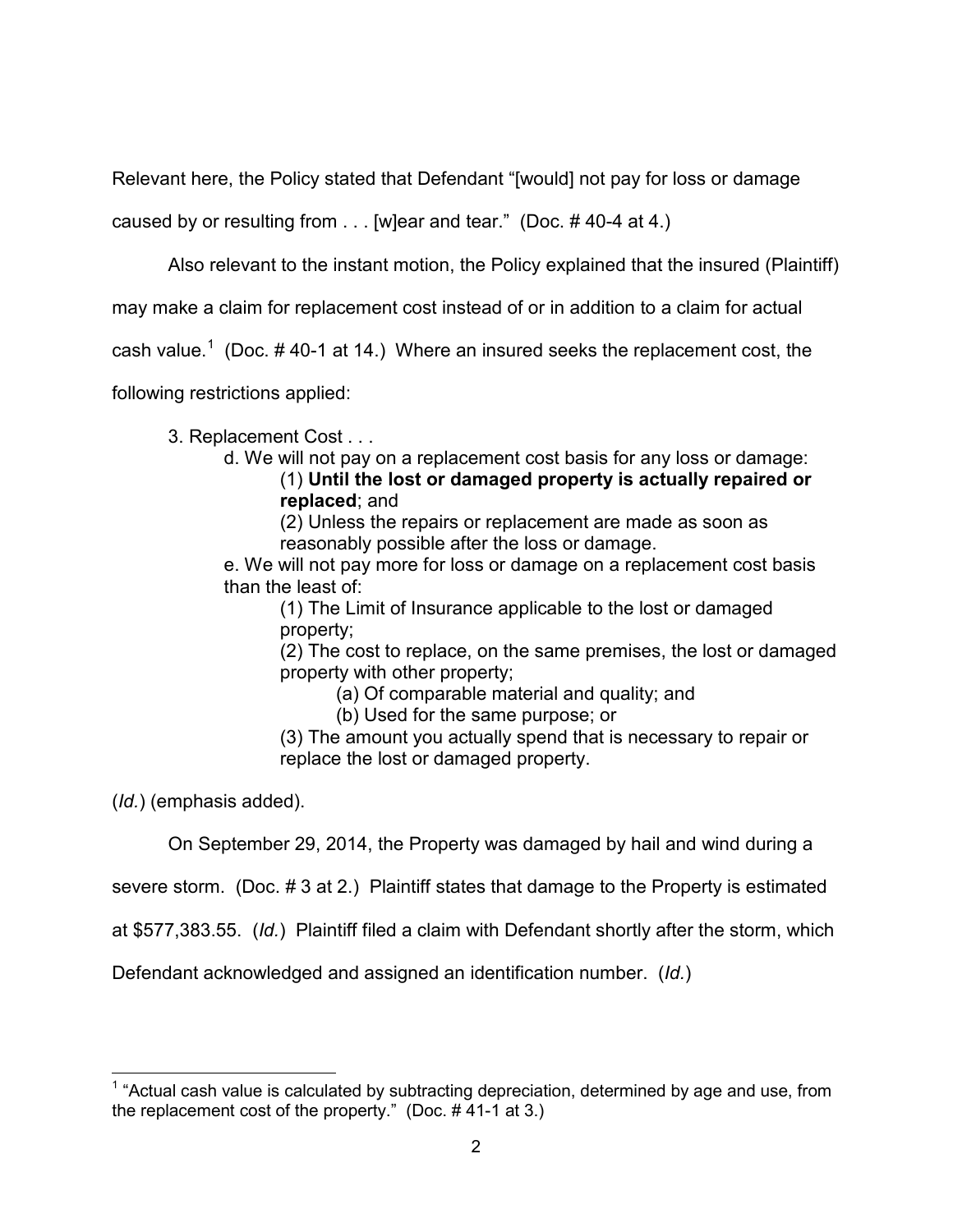Defendant's adjuster initially inspected the property on November 19, 2014. (*Id.*) In its first damage report, completed on November 28, 2014, Defendant acknowledged damage to the Property's roof vents, parapet walls, entrance cover, ten-ton condenser unit, and condenser coil. (Doc. # 41-1 at 6–7.) It estimated the damage to the Property was worth \$31,000.21. (*Id.* at 9.) Defendant issued Plaintiff a payment of \$13,348.67 as the actual cash value of the Property and withheld \$17,651.54 as the amount of recoverable depreciation. (*Id.* at 3, 9.) Defendant explained in writing that if and when Plaintiff repaired the Property and submitted required documentation, Plaintiff could claim an additional payment of up to \$17,651.54. (*Id*. at 3.) Defendant sent a second adjuster to inspect the property on July 7, 2015. (Doc. # 41-2 at 2.)

Defendant also retained an engineering firm to inspect the Property's roof and determine the extent of damage due to the hail storm. (Doc. # 41-3 at 4); *see also* (Doc. # 41 at 2–3.) The engineering report, dated August 14, 2015, concluded that some of the reported damage was not caused by hailstone impacts but rather predated the September 29, 2014, hailstorm or was caused by "mechanical means, such as foot traffic." (*Id.* at 5.)

In a letter dated September 11, 2015, Defendant cited the engineering report and the Policy's terms and informed Plaintiff that "[b]ased on [its] investigation, [Defendant] is respectfully denying coverage for the gravel ballast roof and water intrusion because these damages were not caused by a covered peril." (Doc. # 41-4 at 2–5.)

Defendant issued a revised estimate on January 4, 2016. (Doc. # 41 at 2.) Plaintiff acknowledges that Defendant issued an additional payment so that the actual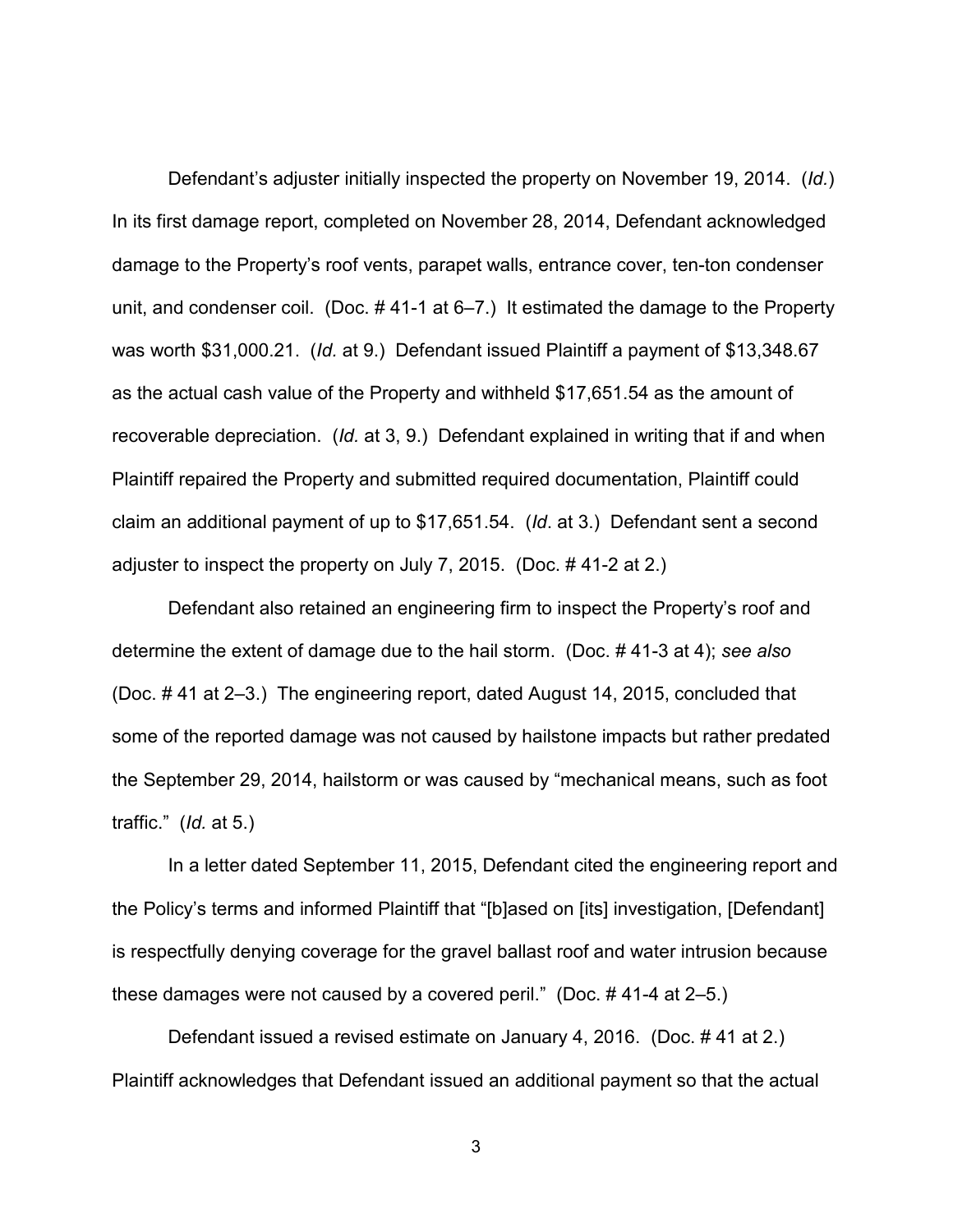cash value of the Property was \$24,977.46. (*Id.*); *see* (Doc. # 41-2 at 8.) Defendant withheld \$6,846.61 in recoverable depreciation, available if and when Plaintiff completed repairs. (*Id.*)

In early 2016, Plaintiff retained a public adjuster and demanded appraisal of its claim pursuant to the Policy's appraisal provision. (*Id.* at 4.) Defendant declined Plaintiff's demand for appraisal on March 22, 2016, explaining in a letter that there was disagreement over Defendant's "denial of the replacement of the gravel ballast roof on [the Property]." (Doc. #41-6 at 2.) Defendant stated that based on its September 11, 2015, letter, "replacement of the gravel ballast roof on [the Property] would not be covered by this policy. Coverage issues are not appraisable." (*Id.* at 5.)

Plaintiff filed the instant suit against Defendant on September 29, 2016, in Douglas County District Court, bringing claims for: (1) breach of contract; (2) bad faith breach of insurance contract; and (3) statutory bad faith pursuant to Colo. Rev. Stat. §§ 10-3-1115, -1116. (Doc. #3.) Plaintiff argues that by "refus[ing] to pay" Plaintiff with "the intent of delaying payment and reducing the covered benefit," Defendant has breached its contractual duties and has done so in bad faith. (*Id.* at 2.) Defendant removed the action to this Court. (Doc. # 1.)

Defendant moved for summary judgment on all claims on August 11, 2017. (Doc. # 40.) Plaintiff timely filed its response brief on September 1, 2017 (Doc. # 41), and Defendant filed its reply brief on September 15, 2017 (Doc. # 45).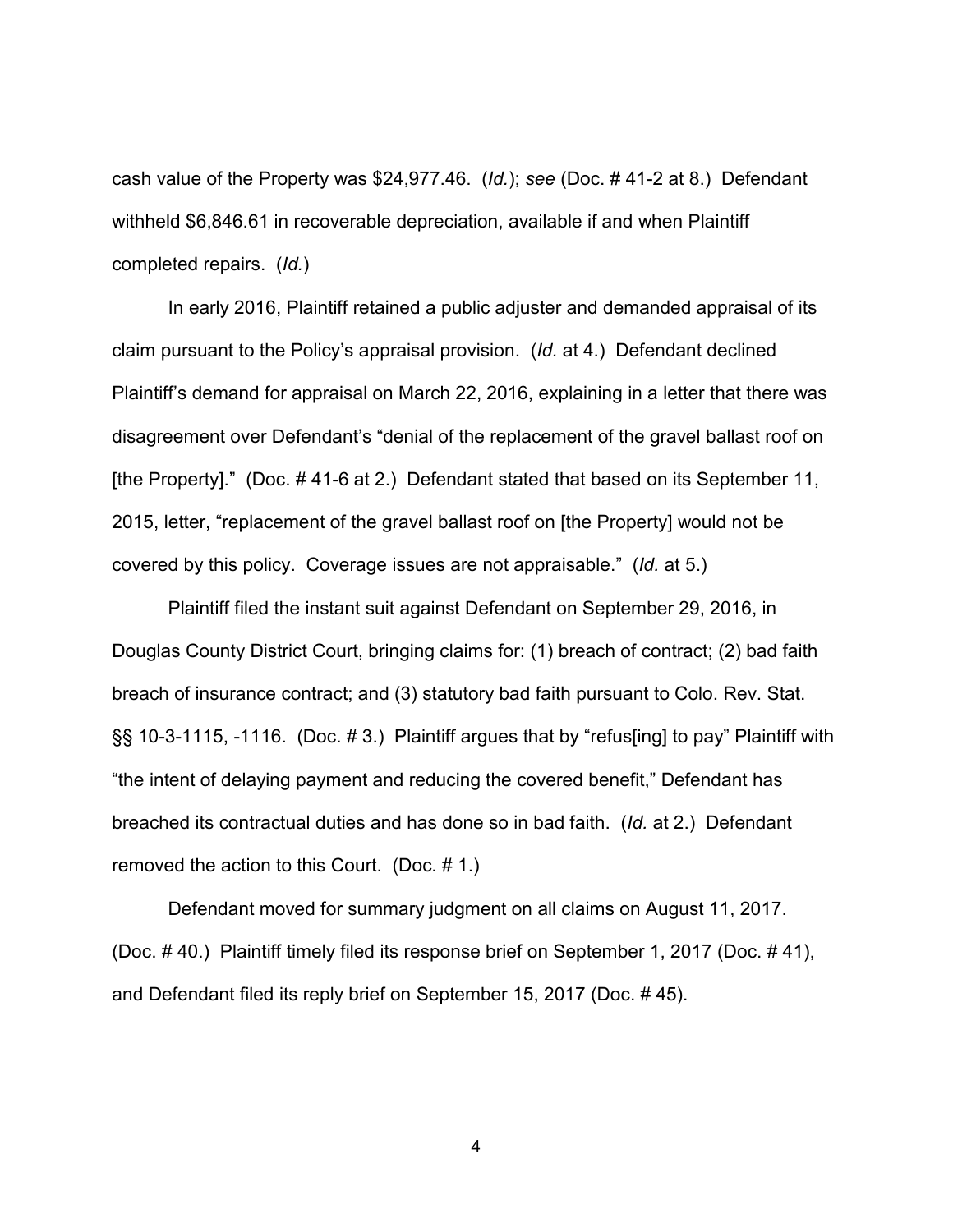#### **II. STANDARD OF REVIEW**

Summary judgment is warranted when "the movant shows that there is no genuine dispute as to any material fact and the movant is entitled to judgment as a matter of law." Fed. R. Civ. P. 56(a). A fact is "material" if it is essential to the proper disposition of the claim under the relevant substantive law. *Wright v. Abbott Labs., Inc.*, 259 F.3d 1226, 1231–32 (10th Cir. 2001). A dispute is "genuine" if the evidence is such that it might lead a reasonable jury to return a verdict for the nonmoving party. *Allen v. Muskogee, Okl.*, 119 F.3d 837, 839 (10th Cir. 1997). When reviewing motions for summary judgment, a court must view the evidence in the light most favorable to the non-moving party. *Id*. However, conclusory statements based merely on conjecture, speculation, or subjective belief do not constitute competent summary judgment evidence. *Bones v. Honeywell Int'l, Inc.*, 366 F.3d 869, 875 (10th Cir. 2004).

The moving party bears the initial burden of demonstrating the absence of a genuine dispute of material fact and entitlement to judgment as a matter of law. *Id.* In attempting to meet this standard, a movant who does not bear the ultimate burden of persuasion at trial does not need to disprove the other party's claim; rather, the movant need simply point out to the Court a lack of evidence for the other party on an essential element of that party's claim. *Adler v. Wal-Mart Stores, Inc.*, 144 F.3d 664, 671 (10th Cir. 1998) (citing *Celotex Corp. v. Catrett*, 477 U.S. 317, 325 (1986)).

Once the movant has met its initial burden, the burden then shifts to the nonmoving party to "set forth specific facts showing that there is a genuine issue for trial." *Anderson v. Liberty Lobby, Inc.*, 477 U.S. 242, 256 (1986). The nonmoving party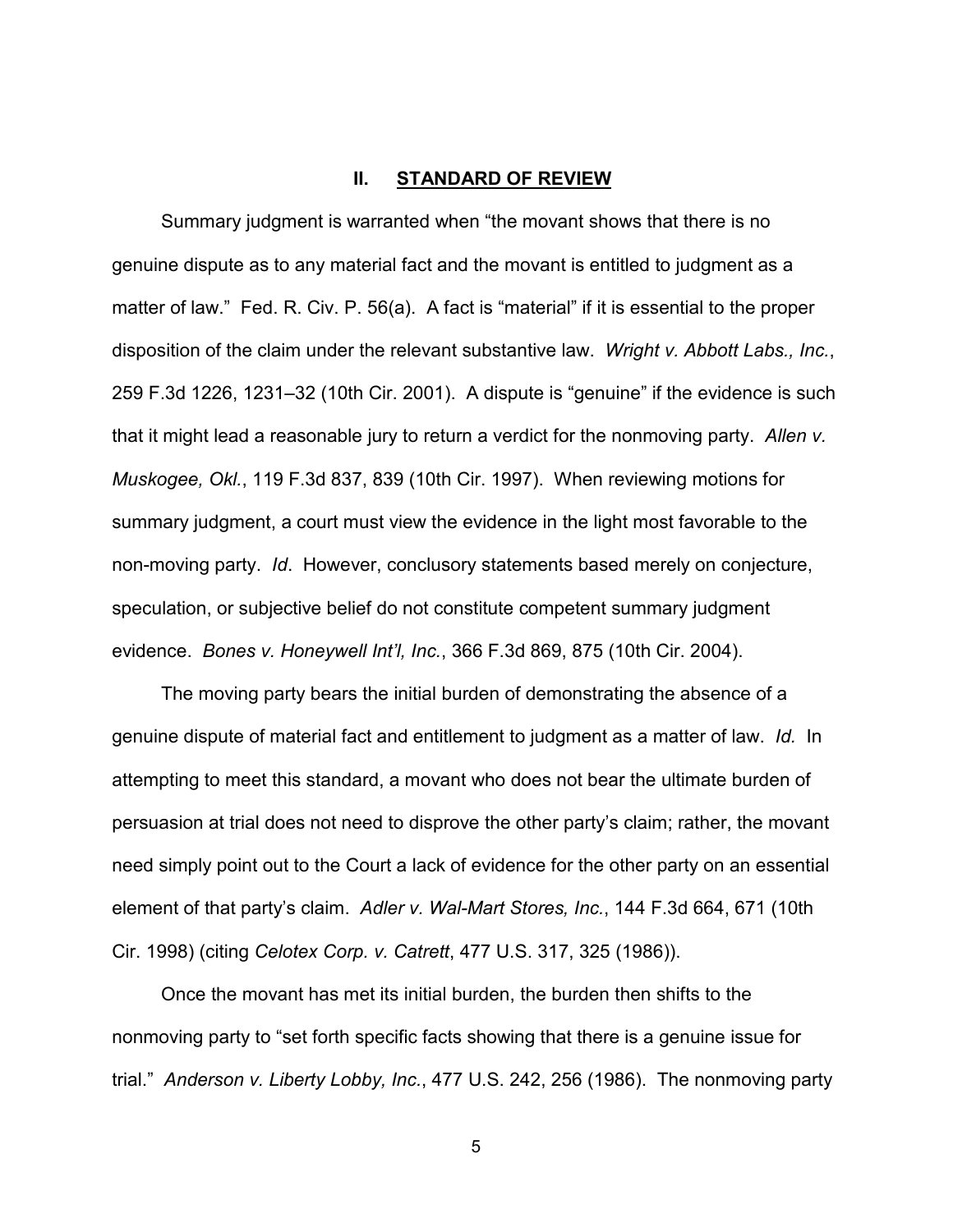may not simply rest upon its pleadings to satisfy its burden. *Id.* Rather, the nonmoving party must "set forth specific facts that would be admissible in evidence in the event of trial from which a rational trier of fact could find for the nonmovant." *Adler*, 144 F.3d at 671. Stated differently, the party must provide "significantly probative evidence" that would support a verdict in her favor. *Jaramillo v. Adams Cty. Sch. Dist. 14*, 680 F.3d 1267, 1269 (10th Cir. 2012). "To accomplish this, the facts must be identified by reference to affidavits, deposition transcripts, or specific exhibits incorporated therein." *Id.* 

### **III. DISCUSSION**

# **A. BREACH OF CONTRACT CLAIM**

 $\overline{a}$ 

Plaintiff claims that Defendant breached the contract because it has "refused to pay [Plaintiff] the benefits due . . . under the Policy." (Doc. # 3 at 2.) Plaintiff later specifies its claim concerns "coverage for the roof," stating that Defendant refused to cover the roof because it believed there was not damage to the roof from a covered peril.<sup>[2](#page-5-0)</sup> (Doc. # 41 at 7, 3.) Plaintiff characterizes its suit as being "fundamentally a dispute about damage from a covered peril, not about actual cash value versus replacement cost value." (*Id.* at 6.)

In its Motion for Summary Judgment, Defendant does not address its initial coverage determinations. *See* (Doc. # 40.) It explains only why it did not pay Plaintiff the replacement cost value of the roof. (*Id*.) Defendant argues that, pursuant to the parties' Policy, it is not obligated to pay Plaintiff any replacement costs "[u]ntil the lost or

<span id="page-5-0"></span> $2$  In Plaintiff's view, Defendant "only admitted damage to the soft metals on the roof and to a condenser unit and condenser coil." (Doc. # 41 at 3.)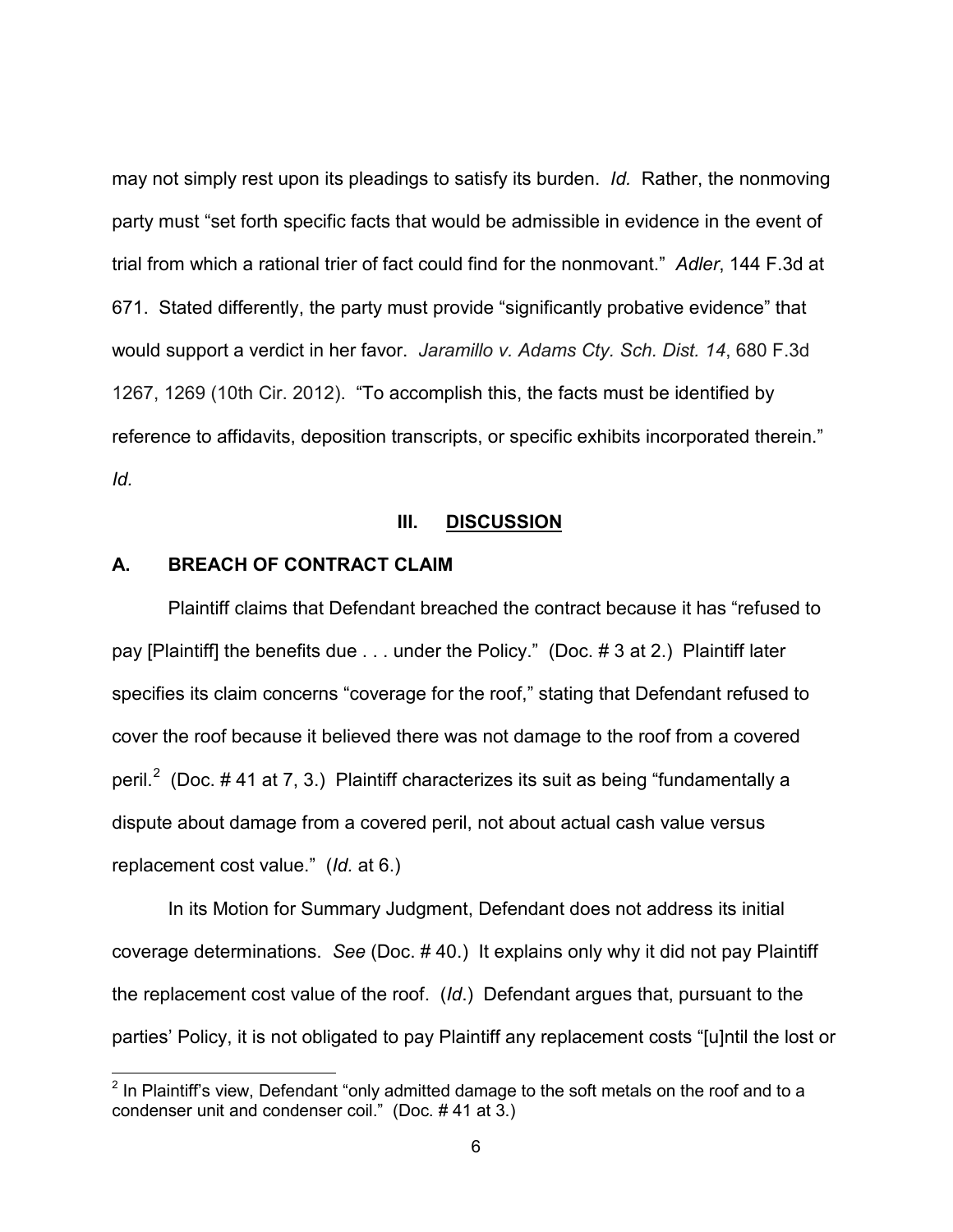damaged property is actually repaired or replaced." (Doc. # 40 at 1–2); *see* (Doc. # 40- 1 at 14.) Defendant reasons that because Plaintiff has yet to repair or replace the Property, it has not abided by the terms of the Policy and cannot yet recover under its breach of contract claim. (*Id.* at 2.)

Under Colorado law,<sup>[3](#page-6-0)</sup> "In order to avoid policy coverage, an insurer must establish that the exemption claimed applies in the particular case, and that the exclusions are not subject to any other reasonable interpretations." *Hecla Mining Co. v. N.H. Ins. Co.*, 811 P.2d 1083, 1090 (Colo. 1991) (citing *City of Johnstown v. Bankers Standard Ins. Co.*, 877 F.2d 1146, 1149 (2nd Cir. 1989)). An insurer is not excused from its coverage duties "unless there is no factual or legal basis on which the insurer might be held to indemnify the insured." *Melssen v. Auto-Owners Ins. Co.*, 285 P.3d 328, 333 (Colo. App. 2012) (citing *Hecla*, 811 P.2d at 1090). This is a "heavy burden." *Hecla*, 811 P.2d at 1089.

Here, Defendant denied coverage for damage to the "gravel ballast roof for the [Property] . . . since there was no direct physical damage from a covered cause of loss." (Doc. # 41-4 at 5.) Relying on its retained engineering firm's report, *see* (Doc. # 41-3), inspections, and weather data, Defendant concluded that the roof was "not damaged by hailstone impacts" but instead by "mechanical means, such as foot traffic," a type of wear and tear.<sup>[4](#page-6-1)</sup> (Doc.  $\#$  41-4 at 2.) Defendant did not provide coverage for the actual

 $\overline{a}$ 

<span id="page-6-0"></span><sup>3</sup> A federal court, sitting in diversity, must apply the substantive law of the forum state. *Berry & Murphy, P.C. v. Carolina Cas. Ins. Co*., 586 F.3d 803, 808 (10th Cir. 2009).

<span id="page-6-1"></span> $4\,$  As the Court noted above, the Policy precludes coverage for damage resulting from "[w]ear and tear." (Doc. # 41-4 at 4.)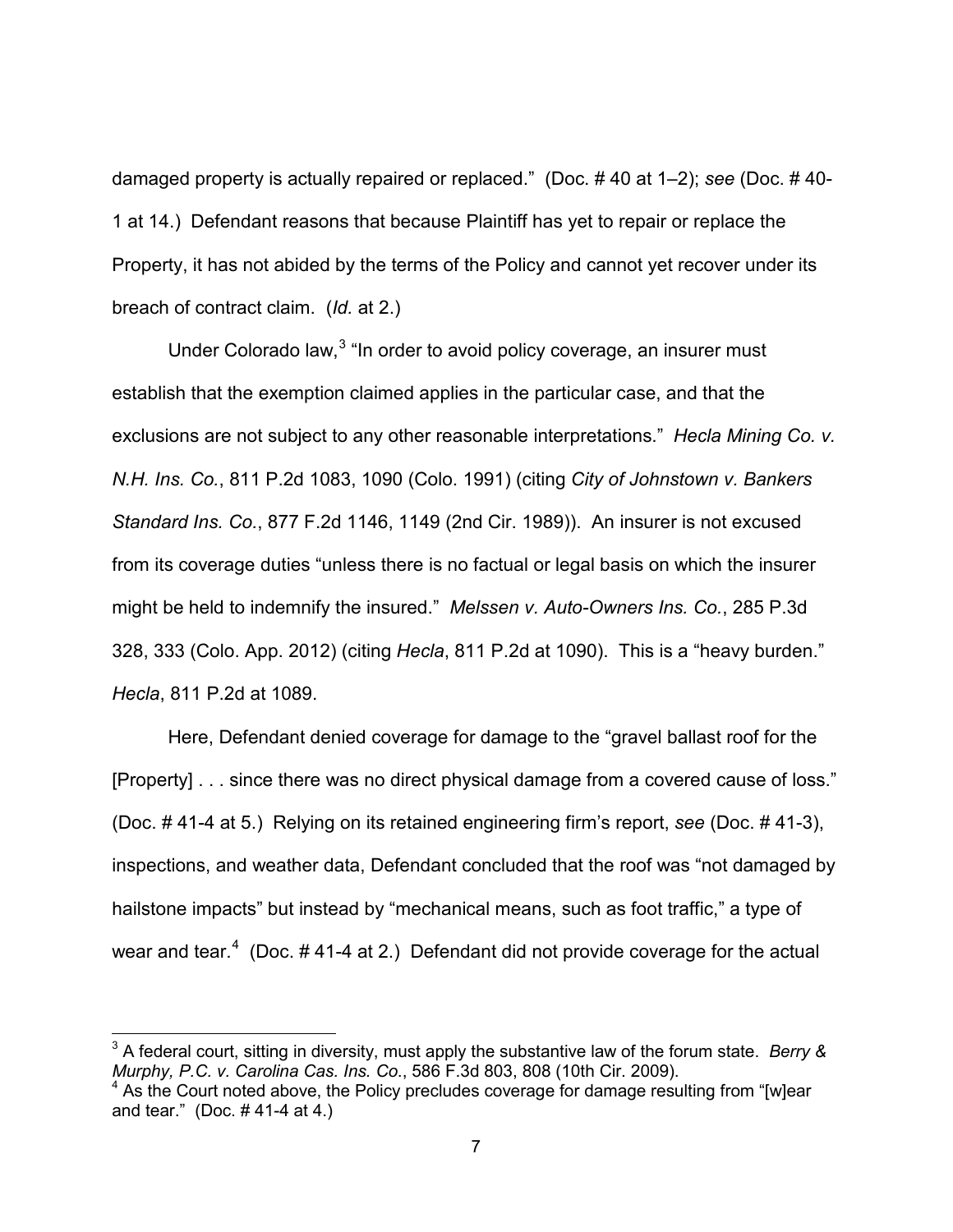cash value of the roof because it believed the damage was caused by wear and tear, and thus explicitly excluded from coverage.

Plaintiff disputes that damage to roof occurred from wear and tear. It contends that the damage resulted from hail and wind during the storm on September 29, 2014 and therefore resulted from a covered loss. (Doc. # 3 at 2.) Plaintiff relies on its retained architect's report, *see* (Doc. # 41-7), emphasizing that the architect concluded in his "building damage assessment" that "direct physical damage" to "the polyiso facer of the roof . . . was caused by wind-driven hail on September 29, 2014." (Doc. # 41 at 4.) According to Plaintiff, the architect's assessment "is prima facie evidence that the roof of Plaintiff's property was damaged by the September 29, 2014[,] wind and hail storm and that Defendant failed . . . to provide coverage for the damage to the roof of Plaintiff's property." (*Id.* at 4–5.)

 Viewing the evidence in light most favorable to Plaintiff, the non-moving party, *see Allen*, 119 F.3d at 839, the Court concludes that the cause of the roof damage is a genuine issue of material fact. Plaintiff has satisfactorily set forth specific facts "that would be admissible in evidence in the event of trial from which a rational trier of fact could find for the nonmovant." *See Adler*, 144 F.3d at 671. Specifically, a rational trier of fact could find that the roof damage was caused by hail losses and that Defendant therefore breached its contract by failing to pay Plaintiff the actual cash value of the roof.

Defendant does not endeavor to argue otherwise in its Motion for Summary Judgment, instead describing this dispute over causation as "immaterial." (Doc. # 40 at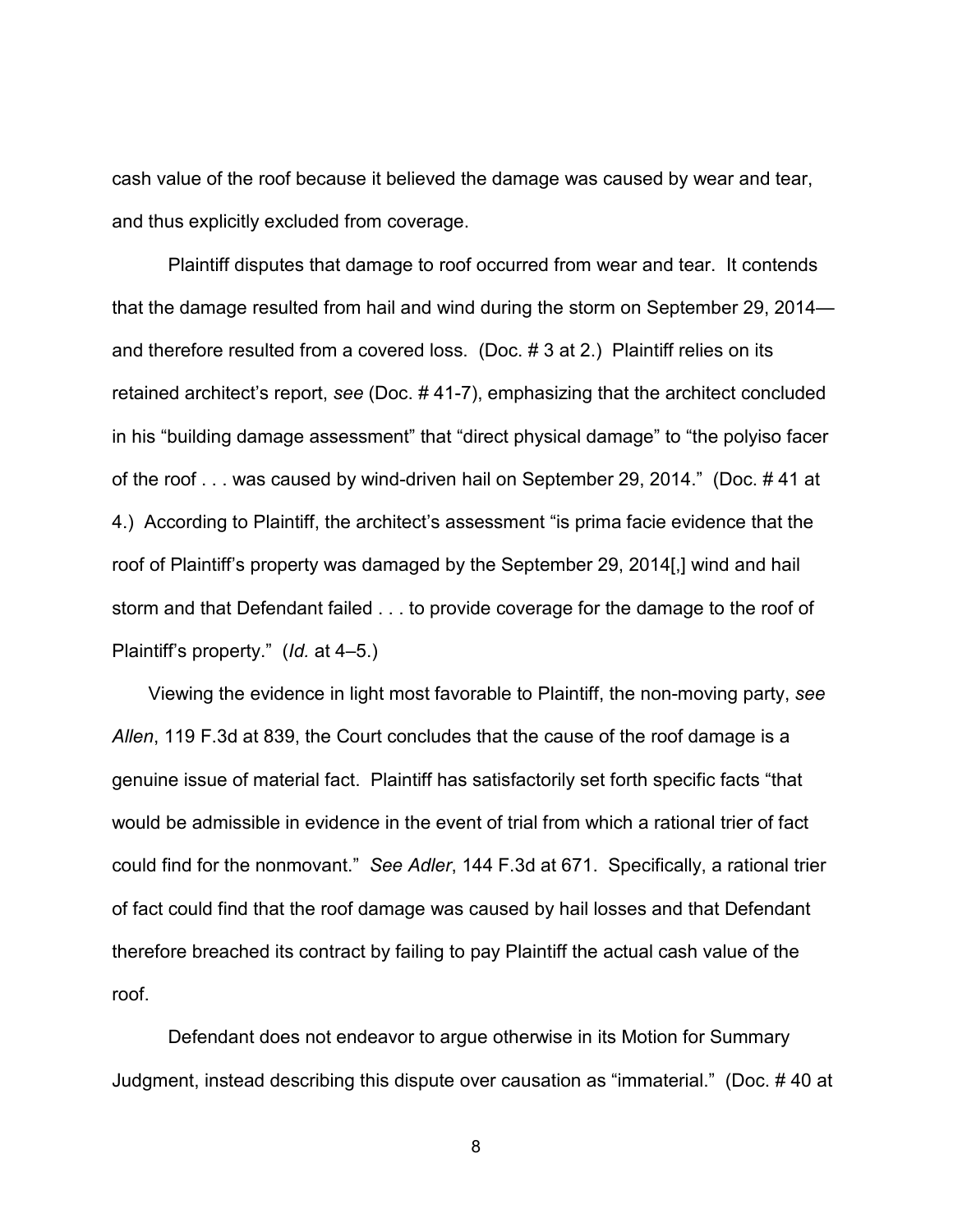2.) The Court disagrees. Causation is relevant, as Plaintiff's breach of contract claim arises from Defendant's conclusion that the damage to the roof did not result from a covered peril. Defendant is therefore not entitled to judgment as a matter of law on Plaintiff's breach of contract claim. *See Hecla*, 811 P.2d at 1089 ("Whether coverage is ultimately available under the contract is a question of fact to be decided by the trier of fact" (citing *Reliance Ins. Co. v. Martin*, 467 N.E.2d 287, 290 (Ill. App. Ct. 1984))); s*ee also Melssen*, 285 P.3d at 333.

# **B. BAD FAITH BREACH OF CONTRACT CLAIM AND STATUTORY BAD FAITH CLAIM**

Under Colorado law, an insurer must deal in good faith with its insured, *Decker v. Browning-Ferris Indus. of Colo.*, 931 P.2d 436, 443 (Colo. 1997), because every contract contains an implied duty of good faith and fair dealing, *Goodson v. Am. Standard Ins. Co.*, 89 P.3d 409, 414 (Colo. 2004). *See also* Colo. Rev. Stat. § 10-3- 1113(1). An insurer's breach of this duty gives rise to a tort cause of action. *Goodson*, 89 P.3d at 414 (citing *Cary v. United of Omaha Life Ins. Co.*, 68 P.3d 462, 466 (Colo. 2003)). For a first-party insured to prove that an insurer breached the contract in bad faith, the insured must prove: (1) "the insurer acted unreasonably under the circumstances," and (2) "the insurer either knowingly or recklessly disregarded the validity of the insured's claim." *Id.* (citing *Travelers Ins. Co. v. Savio*, 706 P.2d 1258, 1274 (Colo. 1985)); *see also* Colo. Rev. Stat. § 10-3-1113(3). At the first prong, the reasonableness of the insurer's conduct "must be determined objectively, based on proof of industry standards." *Id*.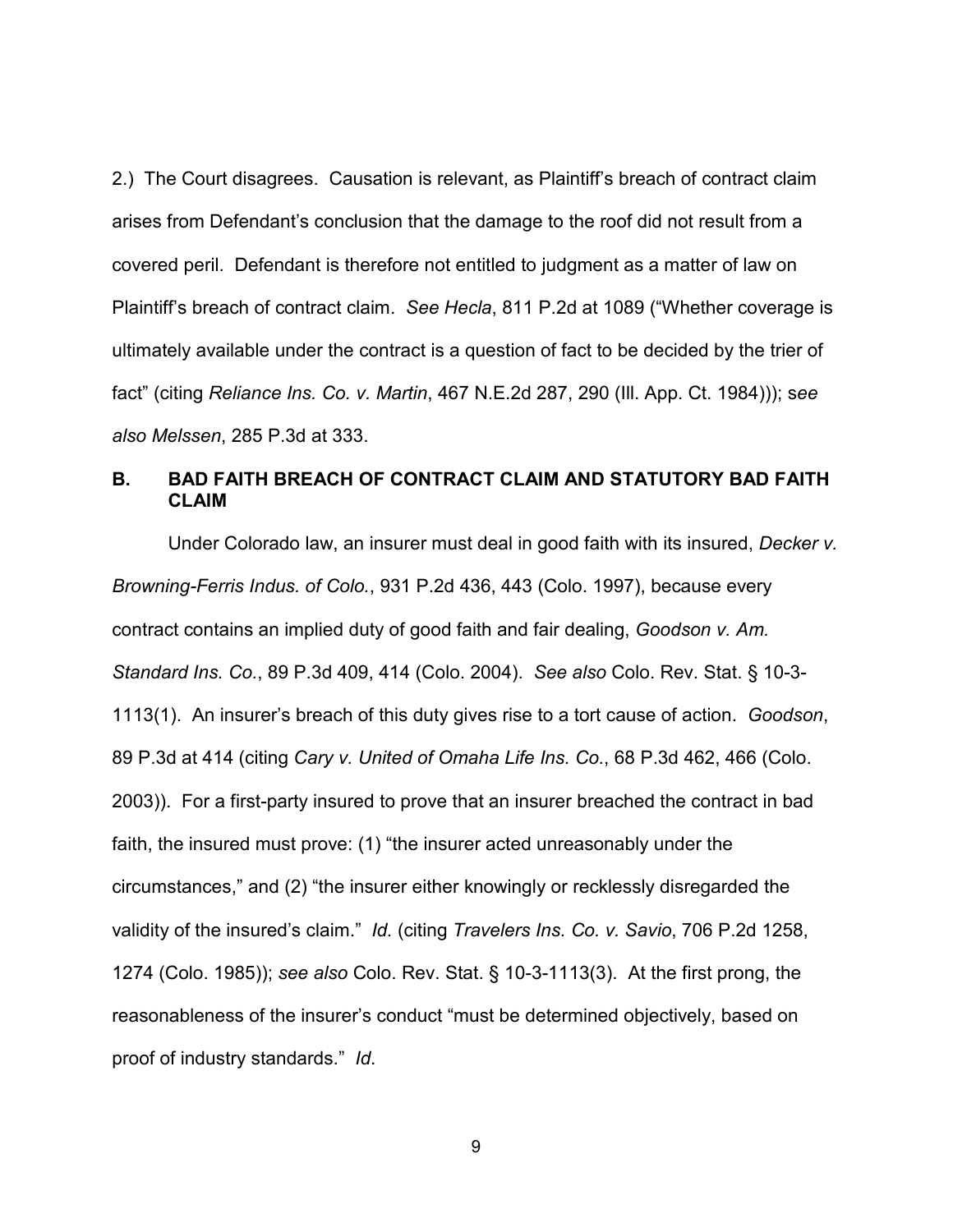Similarly, an insurer also has a statutory duty to "not unreasonably delay or deny payment of a claim for benefits" of a first-party insured. Colo. Rev. Stat. § 10-3- 1115(1)(a). A first-party insured whose claim has been unreasonably delayed or denied "may bring an action in a district court to recover reasonable attorney fees and court costs and two times the covered benefit." *Id*. at § 10-3-1116(1). An insurer's delay or denial is unreasonable "if the insurer delayed or denied authorizing payment of a covered benefit without a reasonable basis for that action." *Id*. at § 10-3-1115(2). What constitutes reasonableness under specific circumstances is ordinarily a question of fact for the jury. "However, in appropriate circumstances, as when there are no genuine issues of material fact, reasonableness may be decided as a matter of law." *Vaccaro v. Am. Family Ins. Grp.*, 275 P.3d 750, 759 (Colo. App. 2012).

Defendant argues that "Plaintiff's Complaint is devoid of facts regarding how [Defendant] . . . acted in bad faith." (Doc. # 40 at 6.) The Court agrees. In its common law bad faith breach of an insurance contract claim, Plaintiff asserts that Defendant "acted unreasonably and breached its duties of good faith and fair dealing" by acting in the "following unreasonable" ways:

- a. Failing to properly investigate and evaluate Plaintiff's claims for Policy Benefits;
- b. Failing to pay Plaintiff the full benefits owed under the Policy;
- c. Failing to pay amounts under the Policy in a timely manner;
- d. Failing to effectuate a prompt, fair, and equitable settlement of Plaintiff's claims;
- e. Failure to give equal consideration to Plaintiff's rights and interests as it has given its own interests;
- f. Depriving Plaintiff of the benefits and protections of the contract of insurance;
- g. Compelling Plaintiff to institute litigation in order to recover amounts due under the Policy; and
- h. Other conduct to be revealed through discovery.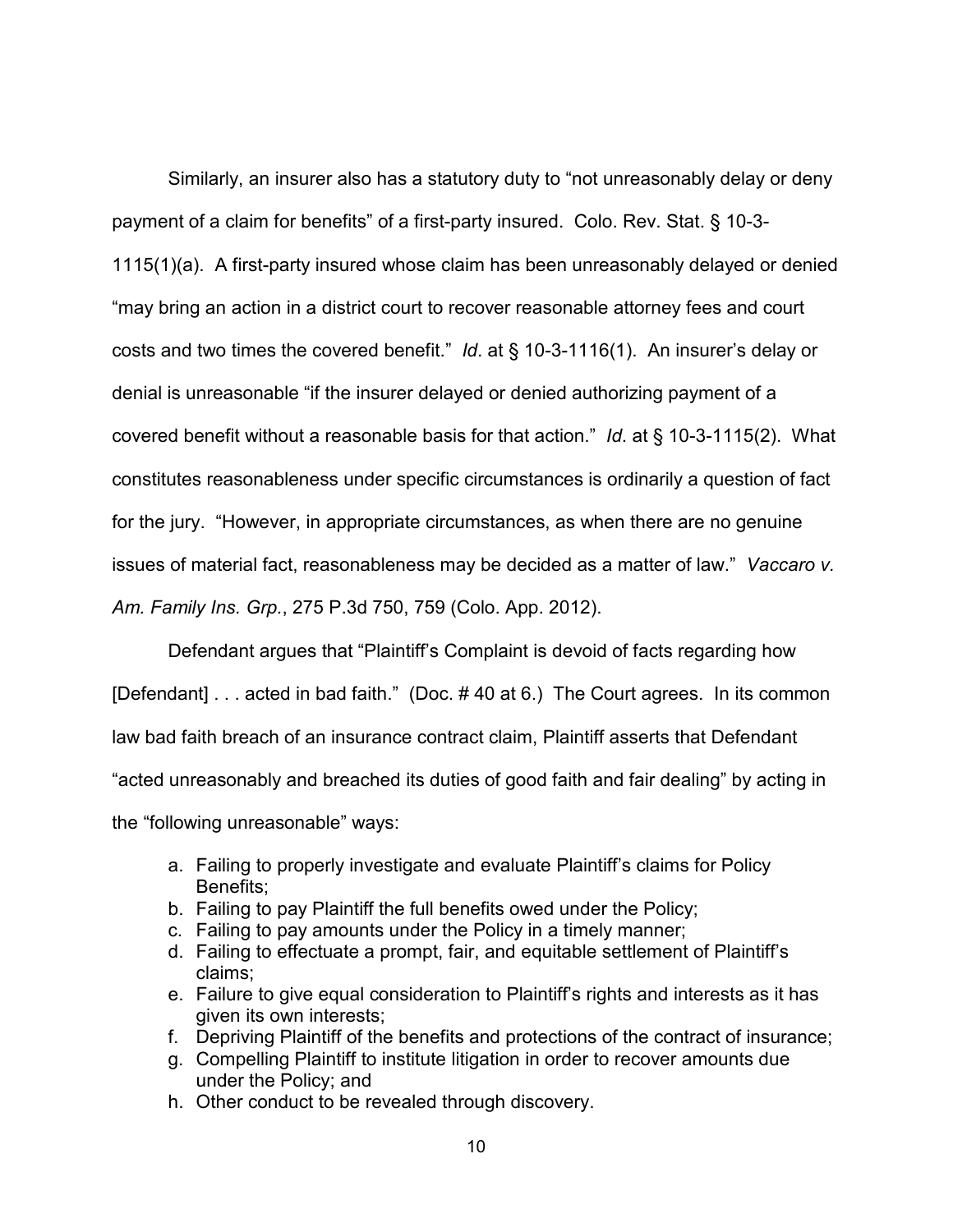(Doc. # 3 at 3.) In its statutory claim, Plaintiff merely alleges that Defendant "delayed or denied payment of covered benefits to Plaintiff without a reasonable basis for that action." (*Id.* at 4.) These allegations are "conclusory statements" based on Plaintiff's subjective beliefs and "do not constitute summary judgment evidence." *See Bones*, 366 F.3d at 875. By contrast, Defendant explains at length that it investigated Plaintiff's claims, retained an engineering expert to report on causation, issued actual cash value payments for damage it determined was covered by the Policy, explained its coverage decisions, and gave Plaintiff several opportunities to submit additional information. *See, e.g.*, (Doc. # 45 at 5.)

Nowhere in its Complaint or its Response to Defendant's Motion for Summary Judgment does Plaintiff "set forth specific facts showing that there is a genuine issue for trial"—here, that Defendant acted unreasonably. *See Anderson*, 477 U.S. at 256. Plaintiff does not even respond to Defendant's arguments as to these claims in its Motion for Summary Judgment. *See* (Doc. # 41.) The Court is therefore satisfied that Defendant has shown that there are no genuine issues of material fact and that the reasonableness of Defendant's conduct may be decided as a matter of law. Defendant is entitled to summary judgment on Plaintiff's bad faith breach of contract claim and statutory bad faith claim.

#### **IV. CONCLUSION**

Accordingly, the Court ORDERS that Defendant's Motion for Summary Judgment (Doc. # 40) is DENIED as to Plaintiff's breach of contract claim. It is